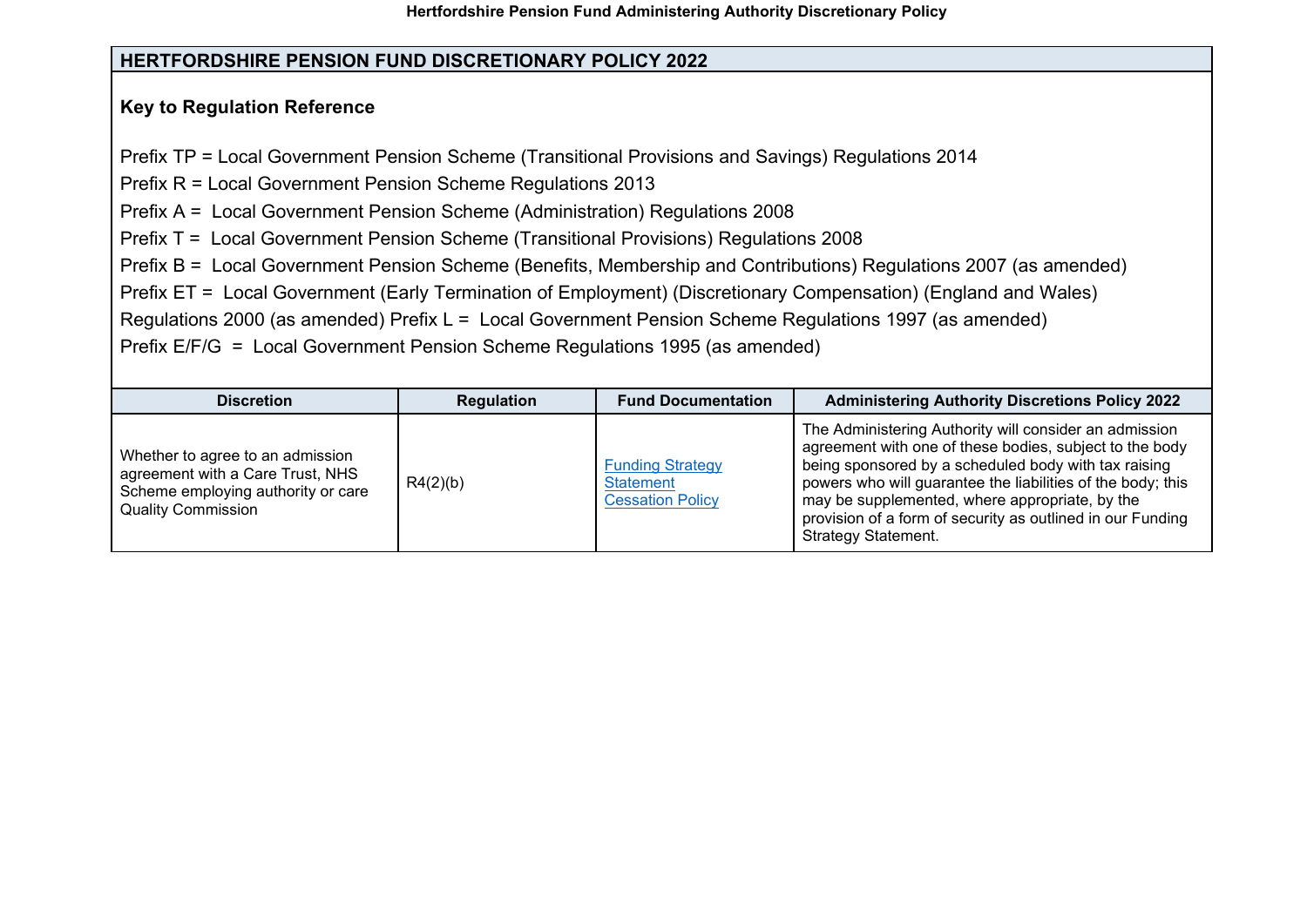| Whether to agree to an admission<br>agreement with a body applying to be<br>an admission body                                                                                                                                                                                                                                            | R5(5) & RSch 2, Part 3,<br>para 1 | <b>Admission Agreements</b><br><b>Delays Policy</b>                                                               | The Administering Authority will consider an admission<br>agreement with a body, subject to the body showing long<br>term financial security by either a guarantee from a<br>scheduled employer or with the provision of a financial<br>bond, in line with the Admission Agreement Delays Policy.<br>The Administering Authority will consider an admission<br>agreement of a body as a result of a transfer of services<br>or assets from a scheme employer or relates to the body<br>that exists as a result of being specifically set up by a local<br>authority, subject to showing long term financial security<br>by either a guarantee from a scheduled employer or with<br>the provision of a financial bond. |
|------------------------------------------------------------------------------------------------------------------------------------------------------------------------------------------------------------------------------------------------------------------------------------------------------------------------------------------|-----------------------------------|-------------------------------------------------------------------------------------------------------------------|-----------------------------------------------------------------------------------------------------------------------------------------------------------------------------------------------------------------------------------------------------------------------------------------------------------------------------------------------------------------------------------------------------------------------------------------------------------------------------------------------------------------------------------------------------------------------------------------------------------------------------------------------------------------------------------------------------------------------|
| Whether to agree that an admission<br>agreement may take effect on a date<br>before the date on which it is executed.                                                                                                                                                                                                                    | RSch2, Part 3, para 14            |                                                                                                                   | The Administering Authority will consider any cases on an<br>individual basis                                                                                                                                                                                                                                                                                                                                                                                                                                                                                                                                                                                                                                         |
| Whether to terminate a transferee<br>admission agreement in the event of:-<br>insolvency, winding up or liquidation of<br>the body.- breach by that body of its<br>obligations under the admission<br>agreement.- failure by that body to pay<br>over sums due to the Fund within a<br>reasonable period of being requested<br>to do so. | RSch 2, Part 3, para 9(d)         | <b>Pensions Administration</b><br><b>Strategy (PAS)</b><br><b>Cessation Policy</b><br><b>Admission Agreements</b> | In the event of insolvency, winding up or liquidation the<br>Fund would always terminate the agreement. Any breach<br>by the Admission Body of any of its obligations under the<br>Agreement that they have failed to remedy to the<br>satisfaction of the Fund; A failure by the Admission Body to<br>pay any sums due to the Fund within the period required<br>by the FundThe failure by the Admission Body to renew or<br>adjust the level of the bond or indemnity, or to confirm an<br>appropriate alternative guarantor, as required by the<br>Fund; orOn termination of a deferred debt agreement.                                                                                                            |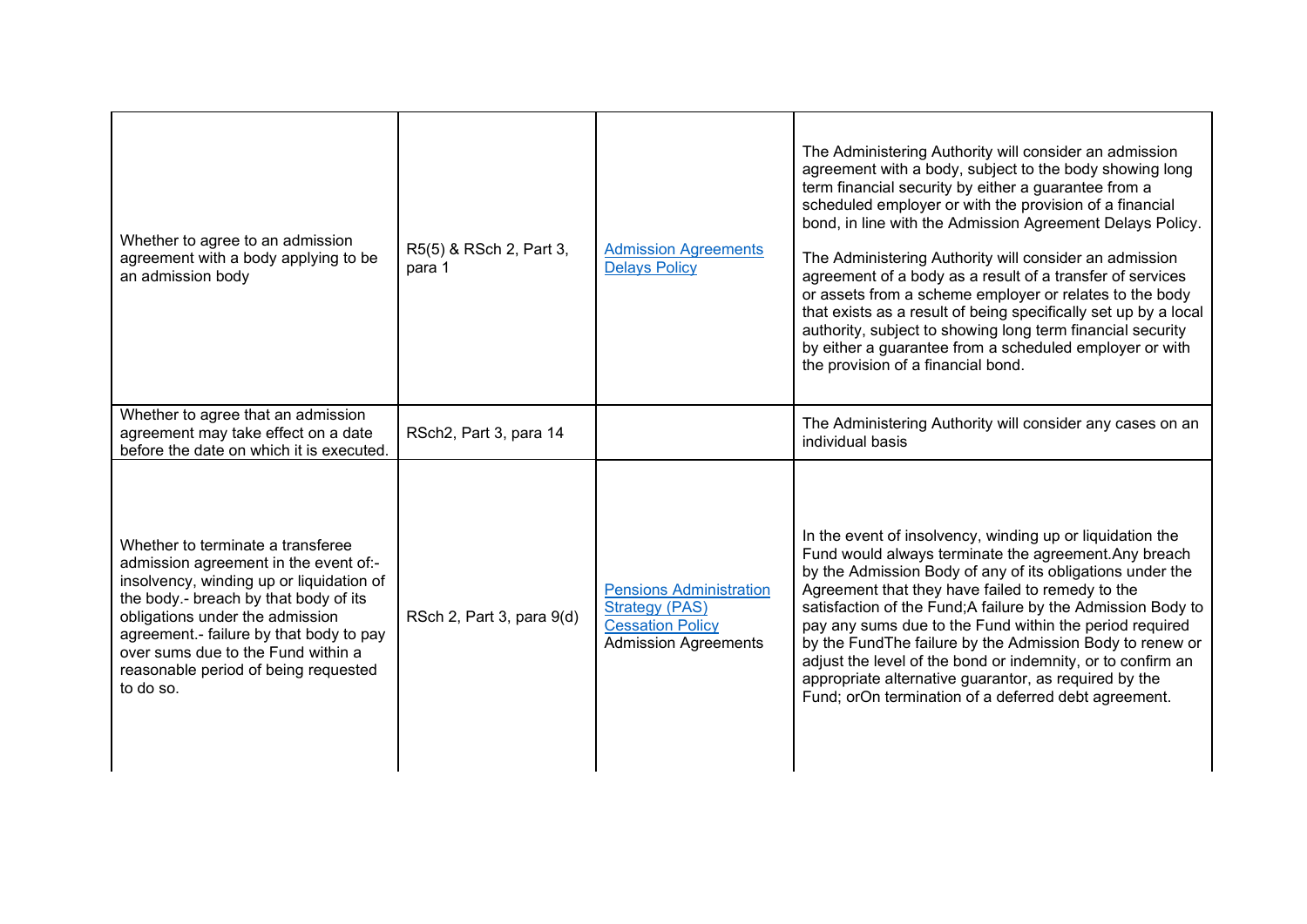| Whether to set up a separate<br>admission agreement fund                                                                                                                                                                                           | R54(1)                     | <b>Funding Strategy</b><br><b>Statement</b><br><b>Admission Agreement</b><br><b>Delays Policy</b>   | The Administering Authority will not set up a separate<br>admission agreement fund                                                                                                                                                                                                              |
|----------------------------------------------------------------------------------------------------------------------------------------------------------------------------------------------------------------------------------------------------|----------------------------|-----------------------------------------------------------------------------------------------------|-------------------------------------------------------------------------------------------------------------------------------------------------------------------------------------------------------------------------------------------------------------------------------------------------|
| Define what is meant by "employed in<br>connection with"                                                                                                                                                                                           | RSch 2, Part 3, para 12(a) | <b>Admission Agreements</b>                                                                         | The Administering Authority defines "employed in<br>connection with" within Admission Agreements, as at least<br>fifty percent (50%) of the employee's available time must<br>be expended upon work in connection with the provision<br>of services on behalf of the transferee admission body. |
| Whether to suspend (by way of issuing<br>a suspension notice), for up to 3 years,<br>an employer's obligation to pay an exit<br>payment where the employer is again<br>likely to have active members within<br>the specified period of suspension. | R64(2A)                    | <b>Cessation Policy</b>                                                                             | See Cessation Policy from the Pension Fund's web page                                                                                                                                                                                                                                           |
| Whether to obtain revision of<br>employer's contribution rate if there are<br>circumstances which make it likely a<br>Scheme employer will become an<br>exiting employer                                                                           | R64(4)                     | <b>Funding Strategy</b><br><b>Statement</b>                                                         | Any revision of employer contributions rates will be made<br>on advice from the Pension Fund's Actuary and in<br>accordance with the Administering Authority's Funding<br>Strategy Statement.                                                                                                   |
| Whether to extend the period beyond 6<br>months from the date an Employer<br>ceases to be a Scheme Employer, by<br>which to pay an exit credit.                                                                                                    | R64(2ZAB) (b)              | <b>Funding Strategy</b><br><b>Statement</b><br><b>Exit Credit Policy</b><br><b>Cessation Policy</b> | See Exit Credit Policy                                                                                                                                                                                                                                                                          |
| Whether to turn down a request to pay<br>an APC/SCAPC over a period of time<br>where it would be impractical to allow<br>such a request (e.g. where the sum<br>being paid is very small and could be<br>paid as a single payment)                  | R16(1)                     | <b>Relevant Employers'</b><br><b>Discretions Policy</b>                                             | The Administering Authority allows the Employer to<br>exercise discretion in these cases based on their<br>administrative procedures and knowledge of the<br>member's circumstances.                                                                                                            |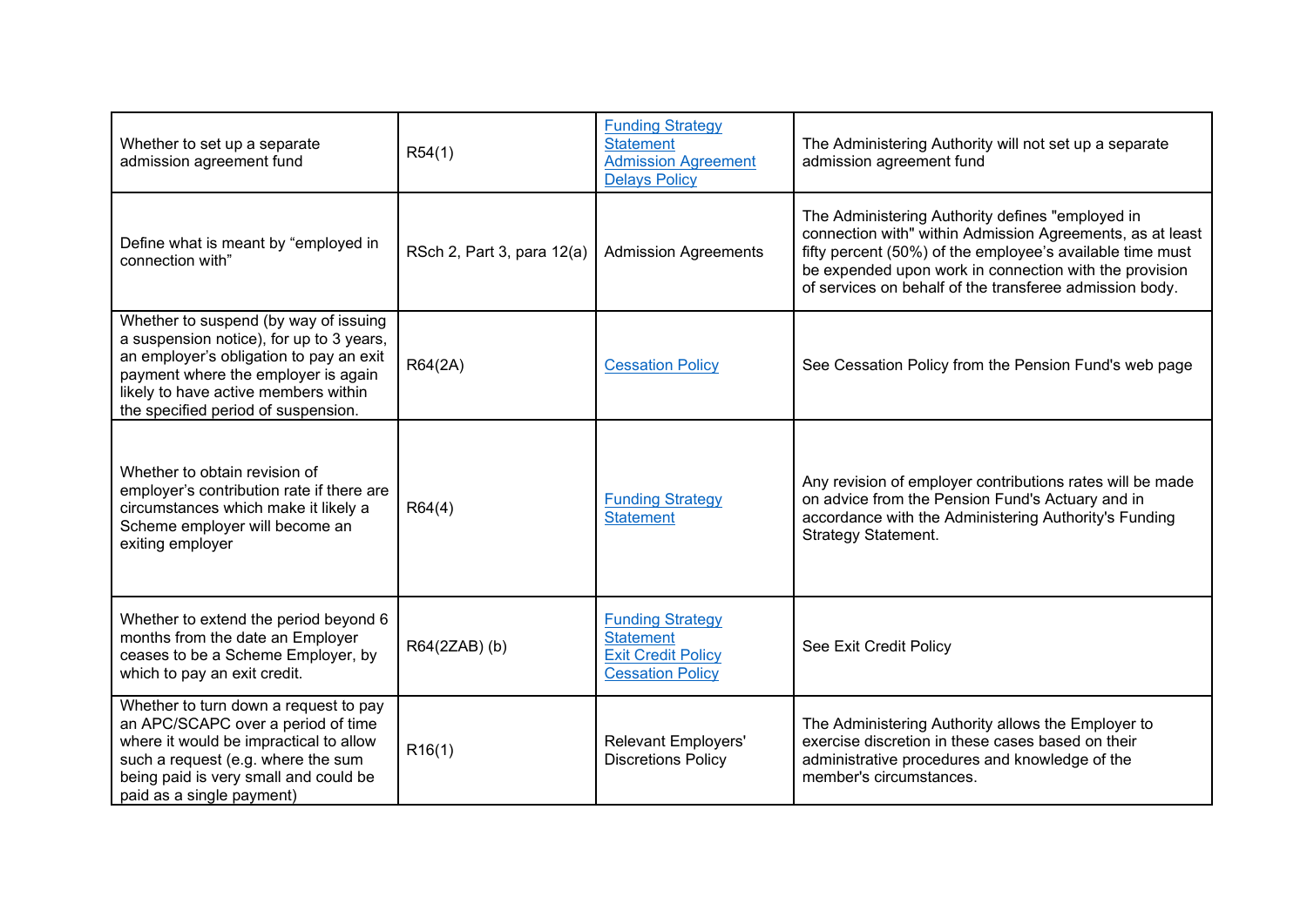| Whether to require a satisfactory<br>medical before agreeing to an<br>application to pay an APC / SCAPC<br>Whether to turn down an application to<br>pay an APC / SCAPC if not satisfied<br>that the member is in reasonably good<br>health                                         | R <sub>16</sub> (10)                                                                                          |                                                                       | Applications by members to purchase APC/SCAPC will be<br>subject to the opinion of a registered medical practitioner<br>nominated by Hertfordshire County Council and will only<br>be agreed on an individual basis.                                                                                                                                                                                                                                                                                                                                                                     |
|-------------------------------------------------------------------------------------------------------------------------------------------------------------------------------------------------------------------------------------------------------------------------------------|---------------------------------------------------------------------------------------------------------------|-----------------------------------------------------------------------|------------------------------------------------------------------------------------------------------------------------------------------------------------------------------------------------------------------------------------------------------------------------------------------------------------------------------------------------------------------------------------------------------------------------------------------------------------------------------------------------------------------------------------------------------------------------------------------|
| Decide to whom any AVC/SCAVC<br>monies (including life assurance<br>monies) are to be paid on death of the<br>member                                                                                                                                                                | R <sub>17</sub> (12)                                                                                          |                                                                       | To be considered in line with the payment of main scheme<br>death benefits.                                                                                                                                                                                                                                                                                                                                                                                                                                                                                                              |
| Pension account may be kept in such<br>form as is considered appropriate                                                                                                                                                                                                            | R22(3)(c)                                                                                                     |                                                                       | The pension account will be kept in an electronic format<br>within the pensions administration software system.                                                                                                                                                                                                                                                                                                                                                                                                                                                                          |
| Where there are multiple ongoing<br>employments, in the absence of an<br>election from the member within 12<br>months of ceasing a concurrent<br>employment, decide to which record<br>the benefits from the ceased<br>concurrent employment should be<br>aggregated                | TP10(9)                                                                                                       |                                                                       | The Administering Authority will amalgamate with the<br>active account yielding the highest benefit accrual at the<br>relevant date.                                                                                                                                                                                                                                                                                                                                                                                                                                                     |
| Whether to waive, in whole or in part,<br>actuarial reduction on benefits paid on<br>flexible retirement; where a member<br>voluntarily draws before normal<br>pension age; or where a member has<br>applied for early release of deferred<br>benefits and left before 1 April 2014 | R30(8)<br>TP3(1), TPSch 2, para<br>$2(1)$ , B30(5), B30A(5)<br>R60, TPSch 2, para 1(2)<br>$8 \frac{1}{1}$ (f) | <b>Funding Strategy</b><br><b>Statement</b><br><b>Charging Policy</b> | The Administering Authority will only agree to waive<br>actuarial reductions in the following circumstances:<br>(1) There would be no cost to the Administering Authority;<br>(2) In cases of exceptional hardship or on exceptional<br>compassionate grounds<br>The Administering Authority will not agree to the<br>application of Paragraph 1 (3) of Schedule 2 to the<br>Transitional Regulations, and therefore will not agree to<br>the payment of unreduced retirement benefits to a<br>member with transitional protection who meets the 85<br>year rule until they are aged 60. |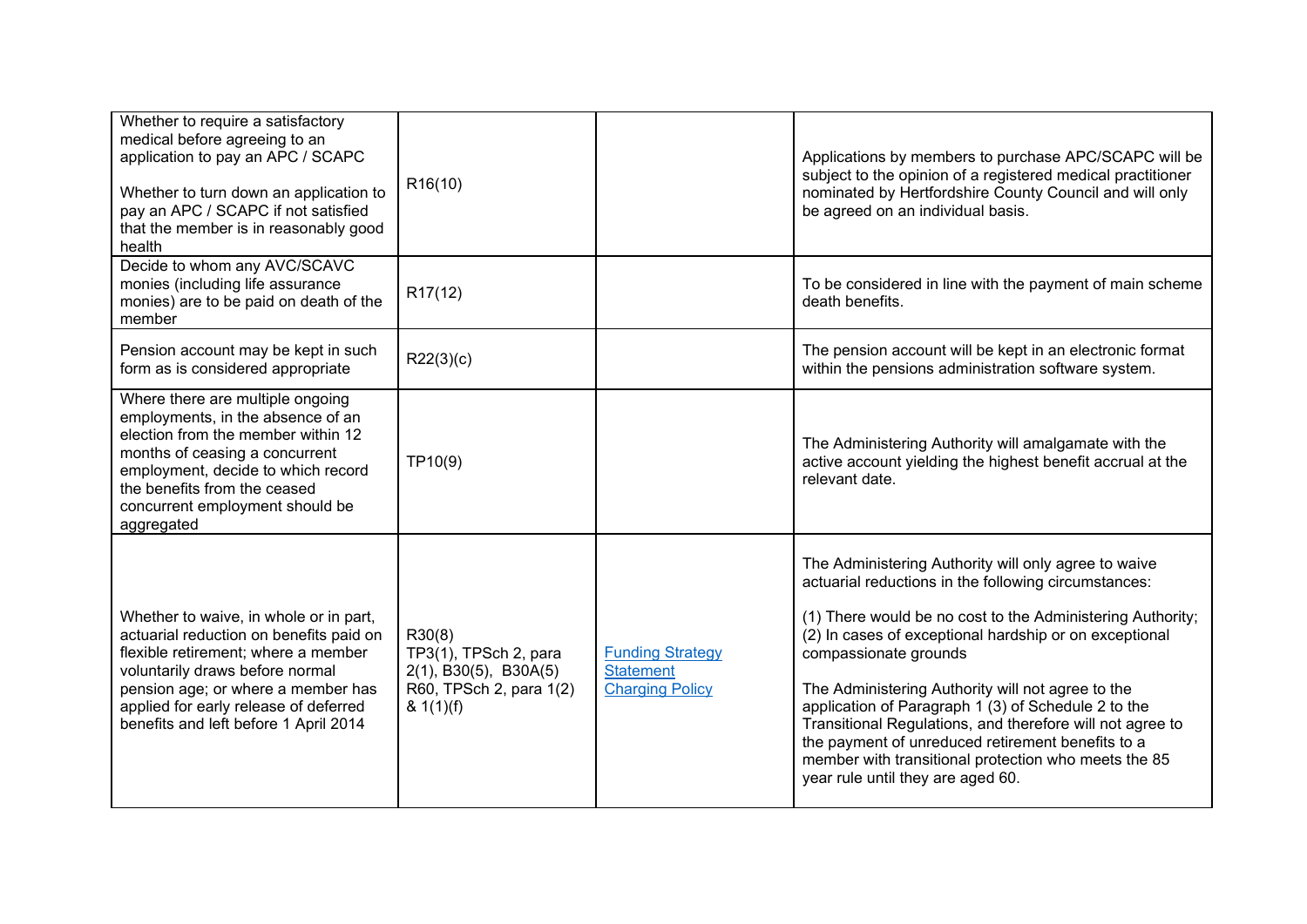| Grant application for early payment of<br>deferred benefits on or after age 50 on<br>compassionate grounds. Although the<br>common provisions of the 1997<br>Transitional provisions regulations do<br>not specify regulation D11(2)(c), there<br>intention was that it should apply to<br>this regulation.                                                                                                                                                                  | TP3(5A)(vi), TL4, L106(1)<br>& D11(2) <sup>©</sup> |                                                                       | The Administering Authority will only agree, on<br>compassionate grounds, to waive any reduction that<br>would otherwise be made to the pension payable to a<br>member with transitional protection if there are<br>exceptional circumstances.<br>Benefits paid on or after age 50 and before age 55 will be<br>subject to an unauthorised payments charge under the<br>Finance Act 2004 and, where applicable, an unauthorised<br>payments surcharge under that Act, and a Scheme<br>sanction charge on any benefits built up after 5 April 2006. |
|------------------------------------------------------------------------------------------------------------------------------------------------------------------------------------------------------------------------------------------------------------------------------------------------------------------------------------------------------------------------------------------------------------------------------------------------------------------------------|----------------------------------------------------|-----------------------------------------------------------------------|----------------------------------------------------------------------------------------------------------------------------------------------------------------------------------------------------------------------------------------------------------------------------------------------------------------------------------------------------------------------------------------------------------------------------------------------------------------------------------------------------------------------------------------------------|
| Whether to require any strain on Fund<br>costs to be paid "up front" by<br>employing authority following payment<br>of benefits under R30(6) (flexible<br>retirement), R30(7) (redundancy /<br>business efficiency), or the waiver (in<br>whole or in part) under R30(8) of any<br>actuarial reduction that would<br>otherwise have been applied to<br>benefits which a member voluntarily<br>draws before normal pension age or to<br>benefits drawn on flexible retirement | R68(2)<br>TPSch 2 para 2(3)<br>L80(5)              | <b>Funding Strategy</b><br><b>Statement</b><br><b>Charging Policy</b> | Scheme employers are required to make additional<br>payments to the Pension Fund in respect of early<br>retirements or the early payment of benefits on the<br>grounds of efficiency, redundancy, voluntary grounds with<br>employer consent or compassionate grounds in the year<br>they were incurred.<br>Scheme employers are also required to make additional<br>payments to the pension Fund in respect of ill health<br>retirements, as determined by the administering authority.                                                           |
| Whether to extend the time limits<br>within which a member must give<br>notice of the wish to draw benefits<br>before normal pension age or upon<br>flexible retirement                                                                                                                                                                                                                                                                                                      | R32(7)                                             |                                                                       | On the assumption that the scheme employer has already<br>taken a decision to either let a member retire early or take<br>flexible retirement from a given date, then the Fund will<br>agree to an extension if necessary.                                                                                                                                                                                                                                                                                                                         |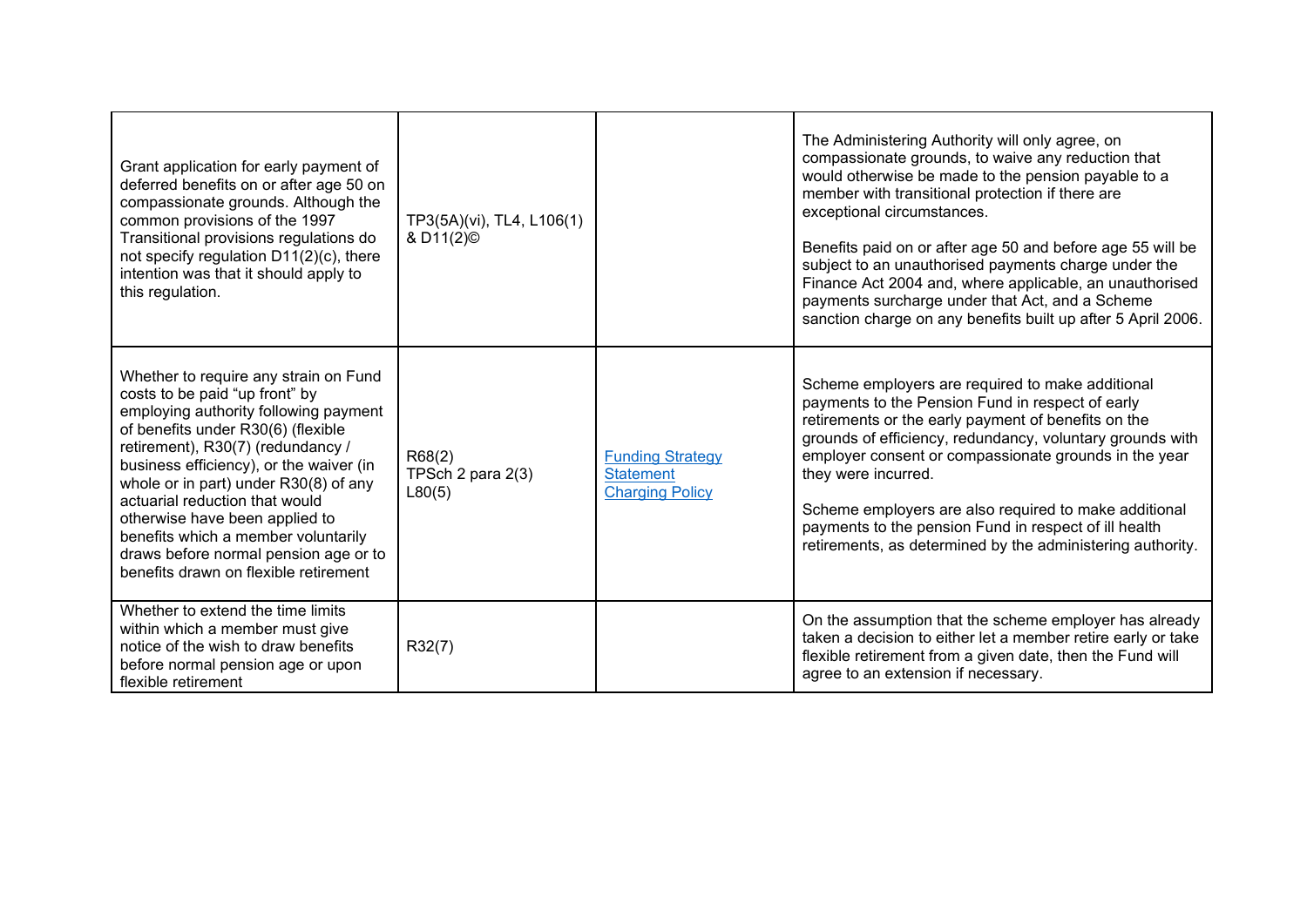| Decide whether to trivially commute a<br>member's pension under section 166<br>of the Finance Act 2004 (includes<br>pension credit members where the<br>effective date of the Pension Sharing<br>Order is after 31 March 2014 and the<br>debited member had some post 31<br>March 2014 membership of the 2014<br>Scheme).<br>Decide whether to trivially commute a<br>lump sum death benefit under section<br>168 of the Finance Act 2004. | R34(1)(a)<br>R34(1)(b)<br>B39, T14(3), L49(1) | Small pensions may be commuted in accordance with<br>relevant regulations, actuarial guidance and prescribed<br>limits.<br>Where no request is received, the Administering Authority<br>may still choose to pay a trivial commutation instead of an<br>ongoing pension. |
|--------------------------------------------------------------------------------------------------------------------------------------------------------------------------------------------------------------------------------------------------------------------------------------------------------------------------------------------------------------------------------------------------------------------------------------------|-----------------------------------------------|-------------------------------------------------------------------------------------------------------------------------------------------------------------------------------------------------------------------------------------------------------------------------|
| Decide whether to commute benefits<br>due to exceptional ill-health (including<br>Pension Credit members where the<br>effective date of the Pension Sharing<br>Order was pre 1 April 2014 or where<br>the effective date of the Pension<br>Sharing Order is after 31 March 2014<br>but the debited member had no post<br>31 March 2014 membership of the<br>2014 Scheme).                                                                  | 50 and 157                                    | Small pensions may be commuted in accordance with<br>relevant regulations, actuarial guidance and prescribed<br>limits. Where no request is received, the Administering<br>Authority may still choose to pay a trivial commutation<br>instead of an ongoing pension.    |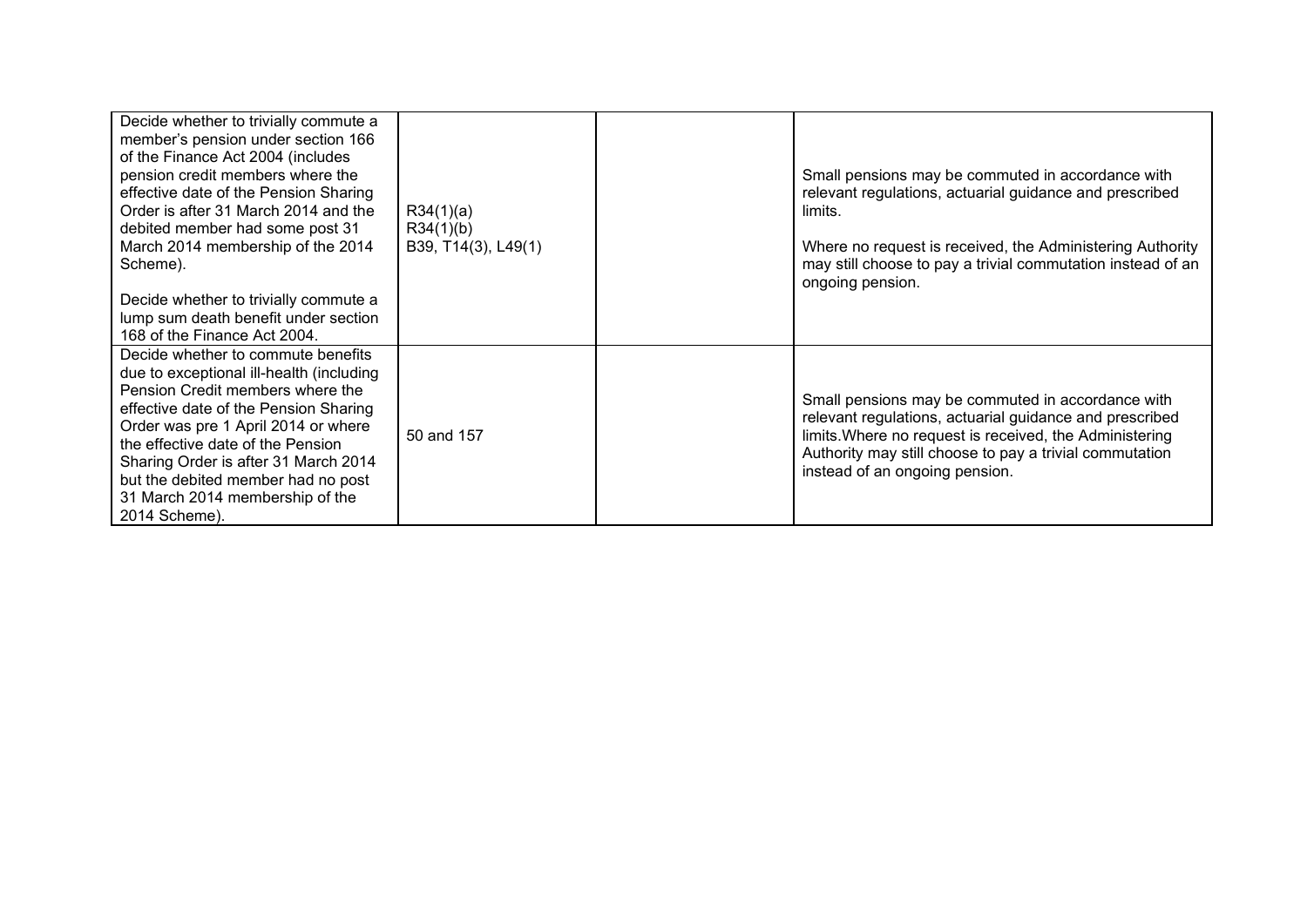| Decide to whom death grant is paid                                      | TP17(5) to $(8)$ & R40(2),<br>R43(2) & R46(2)<br>B23(2) & B32(2) & B35(2)<br>& TSch1 & L155(4)<br>38(1), SE8 | Discretion will be exercised in the following manner:<br>1. If there is a valid nomination form, the death grant will<br>usually be paid to the nominated beneficiaries in the<br>proportions specified, but each case will be assessed on<br>its merits.<br>2. In other cases, the death grant may be paid to the<br>deceased member's personal representative(s) or any<br>person appearing to have been the member's relative or<br>dependant at any time.<br>3. Death grants paid to the deceased member's personal<br>representative(s) that do not exceed £5,000 limit set out in<br>the Administration of Estates (Small Payments) Act 1965,<br>will normally be made without the need for Letters of<br><b>Administration/Grant of Probate</b><br>4. The Administering Authority will require a formal<br>declaration for death grants payable to a child under the<br>age of 18. Any payment to a child will require a Trust<br>Fund or bank account in their name, unless in exceptional<br>circumstances. |
|-------------------------------------------------------------------------|--------------------------------------------------------------------------------------------------------------|----------------------------------------------------------------------------------------------------------------------------------------------------------------------------------------------------------------------------------------------------------------------------------------------------------------------------------------------------------------------------------------------------------------------------------------------------------------------------------------------------------------------------------------------------------------------------------------------------------------------------------------------------------------------------------------------------------------------------------------------------------------------------------------------------------------------------------------------------------------------------------------------------------------------------------------------------------------------------------------------------------------------|
| Approve medical advisors used by<br>employers (for ill health benefits) | R36(3), L97(10), A56(2)                                                                                      | Unless exceptional circumstances are identified IRMP's<br>will always be approved where the qualification criteria set<br>out under the regulations is met.                                                                                                                                                                                                                                                                                                                                                                                                                                                                                                                                                                                                                                                                                                                                                                                                                                                          |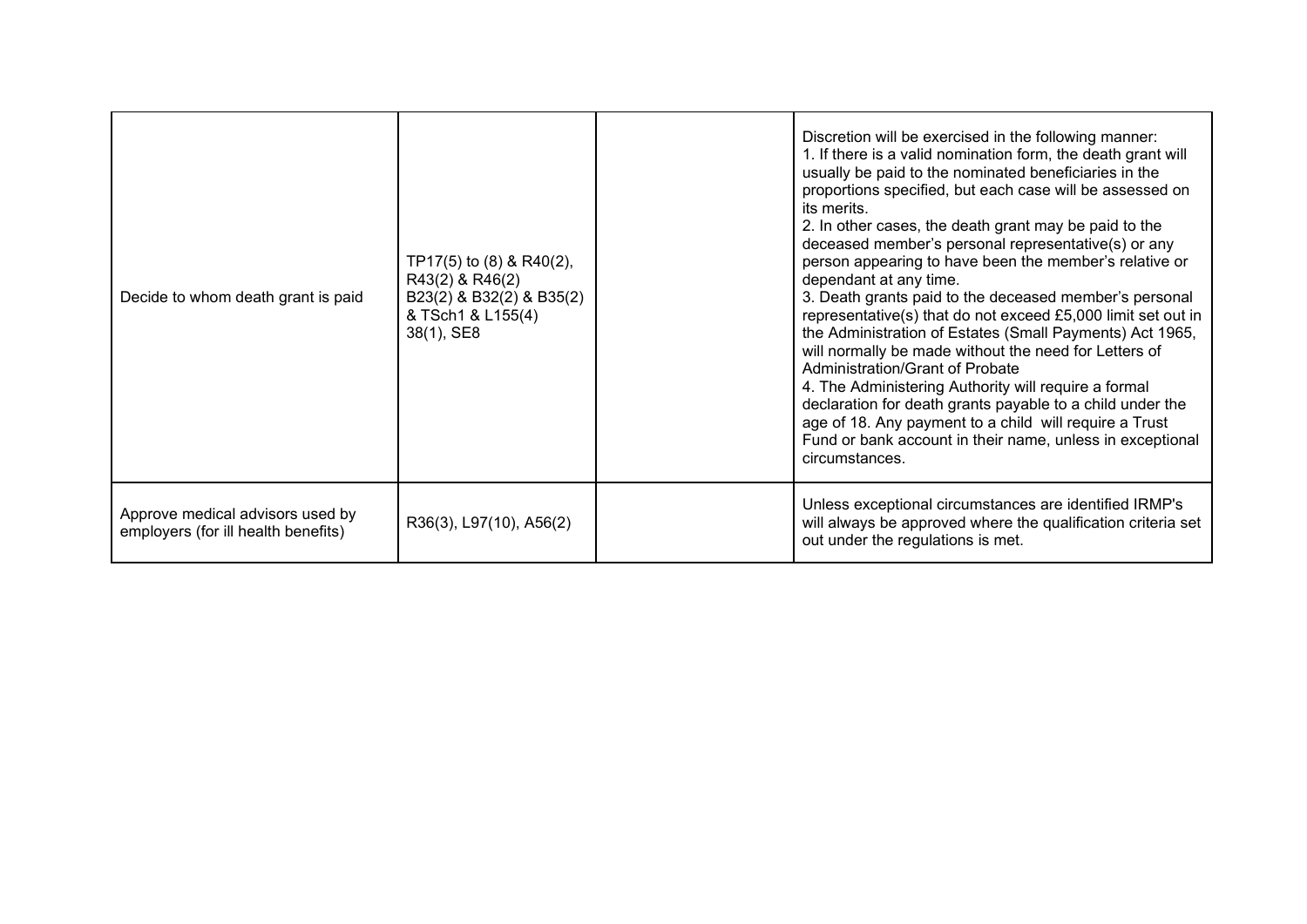| Whether to pay the whole or part of the<br>amount that is due to the personnel<br>representatives (including anything<br>due to the deceased member at the<br>date of death) to:<br>• the personal representatives, or<br>• anyone appearing to be beneficially<br>entitled to the estate<br>without need for grant of probate /<br>letters of administration where<br>payment is less than amount specified<br>in s6 of the Administration of Estates<br>(Small Payments) Act 1965 | R82(2), A52(2), L95                      |                                                  | Discretion will be exercised in the following manner:<br>1. If there is a valid nomination form, the death grant will<br>usually be paid to the nominated beneficiaries in the<br>proportions specified, but each case will be assessed on<br>its merits.<br>2. In other cases, the death grant may be paid to the<br>deceased member's personal representative(s) or any<br>person appearing to have been the member's relative or<br>dependant at any time.<br>3. Death grants paid to the deceased member's personal<br>representative(s) that do not exceed £5,000 limit set out in<br>the Administration of Estates (Small Payments) Act 1965,<br>will normally be made without the need for Letters of<br>Administration/Grant of Probate |
|-------------------------------------------------------------------------------------------------------------------------------------------------------------------------------------------------------------------------------------------------------------------------------------------------------------------------------------------------------------------------------------------------------------------------------------------------------------------------------------|------------------------------------------|--------------------------------------------------|-------------------------------------------------------------------------------------------------------------------------------------------------------------------------------------------------------------------------------------------------------------------------------------------------------------------------------------------------------------------------------------------------------------------------------------------------------------------------------------------------------------------------------------------------------------------------------------------------------------------------------------------------------------------------------------------------------------------------------------------------|
| Whether, where a person is incapable<br>of managing their affairs, to pay the<br>whole or part of that person's pension<br>benefits to another person for their<br>benefit.                                                                                                                                                                                                                                                                                                         | R83, A52A, B27(5),<br>$L47(2)$ , SG11(2) |                                                  | The Administering Authority will consider each case on an<br>individual basis and, where appropriate, having<br>established an appropriate beneficiary, will require a<br>formal declaration that the pension will be used for the<br>benefit of the member                                                                                                                                                                                                                                                                                                                                                                                                                                                                                     |
| Decide, in the absence of an election<br>from the member, which benefit is to<br>be paid where the member would be<br>entitled to a benefit under 2 or more<br>regulations in respect of the same<br>period of Scheme membership                                                                                                                                                                                                                                                    | R49(1)©, B42(1)©                         |                                                  | In these circumstances the Administering Authority will<br>choose the provision of benefits that would provide the<br>greater benefits when actuarially valued.                                                                                                                                                                                                                                                                                                                                                                                                                                                                                                                                                                                 |
| Governance policy must state whether<br>the admin authority delegates their<br>function of part of their function in<br>relation to maintaining a pension fund<br>to a committee, a sub-committee or an<br>officer of the admin authority and, if<br>they do so delegate, state                                                                                                                                                                                                     | R55*                                     | <b>Governance Compliance</b><br><b>Statement</b> | The Administering Authority's Governance Compliance<br>Statement has been formulated and is kept under review.<br>The Statement is published annually as part of the Annual<br>Report and Accounts and is accessible form the Pension<br>Fund's web page                                                                                                                                                                                                                                                                                                                                                                                                                                                                                        |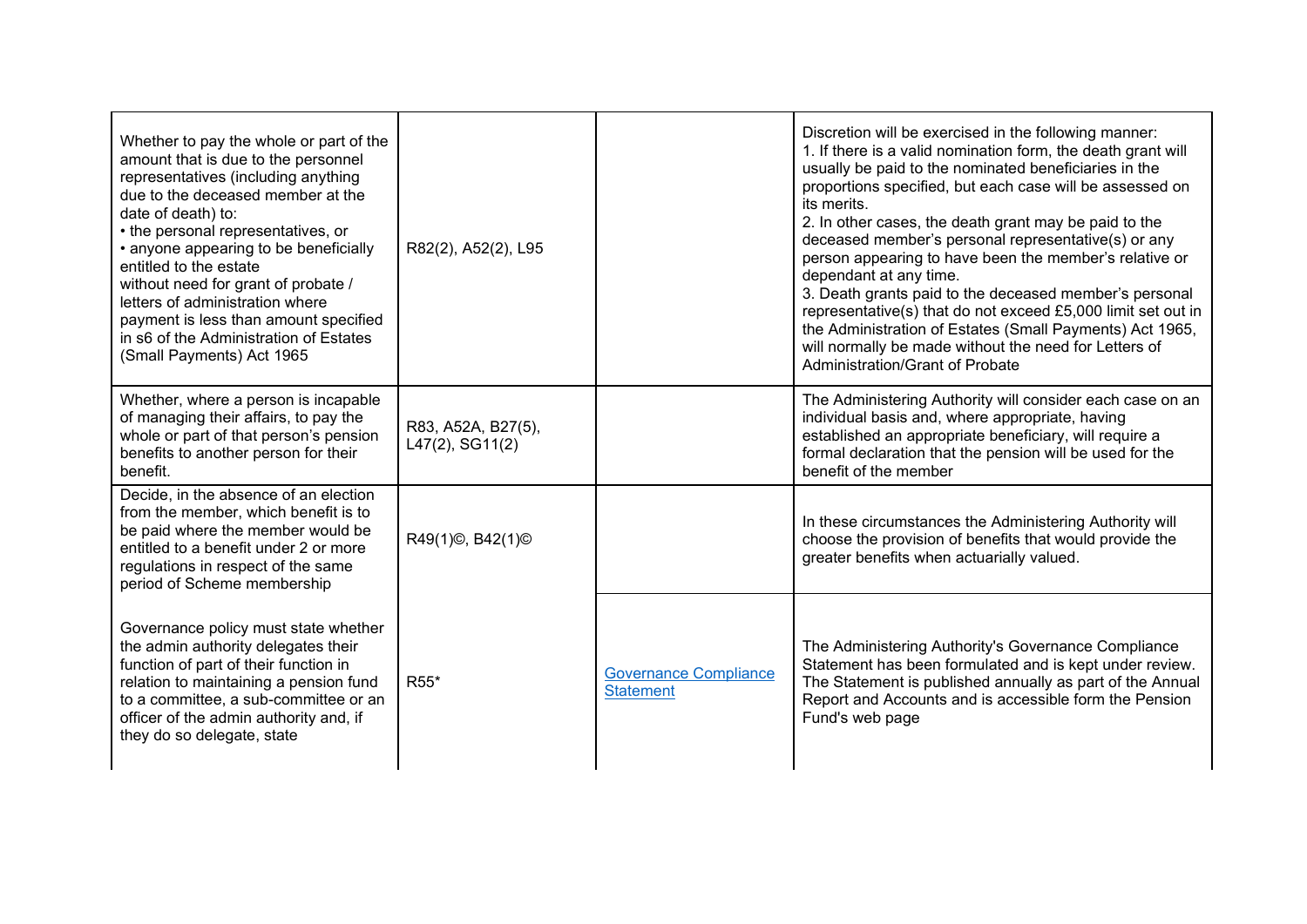| Decide on Funding Strategy for<br>inclusion in funding strategy statement                                                                                                                                                                                                                                                                                    | R58*           | <b>Funding Strategy</b><br><b>Statement</b>             | The Administering Authority's Funding Strategy has been<br>formulated in conjunction with the Pension Fund's Actuary<br>and is kept under review. Employers are consulted on<br>changes to the Strategy which is approved by the<br>Pensions Committee. The Funding Strategy Statement is<br>published annually as part of the Annual Report and<br>Accounts which is accessible from the Pension Fund's<br>website |
|--------------------------------------------------------------------------------------------------------------------------------------------------------------------------------------------------------------------------------------------------------------------------------------------------------------------------------------------------------------|----------------|---------------------------------------------------------|---------------------------------------------------------------------------------------------------------------------------------------------------------------------------------------------------------------------------------------------------------------------------------------------------------------------------------------------------------------------------------------------------------------------|
| Whether to have a written pensions<br>administration strategy and, if so, the<br>matters it should include                                                                                                                                                                                                                                                   | $R59(1)$ & (2) | <b>Pensions Administration</b><br><b>Strategy (PAS)</b> | The Administering Authority's Pensions Administration<br>Strategy (PAS) has been formulated and is kept under<br>review. Employers are consulted on changes to the<br>Strategy which is approved by the Pensions Committee.                                                                                                                                                                                         |
| Communication policy must set out the<br>policy on provision of information and<br>publicity to, and communicating with,<br>members, representatives of<br>members, prospective members and<br>Scheme employers; the format,<br>frequency and method of<br>communications; and the promotion of<br>the Scheme to prospective members<br>and their employers. | R61            | <b>Communication Policy</b><br><b>Statement</b>         | The Administering Authority's Communication Strategy<br>has been formulated and is kept under review. The<br>Policy is published annually as part of the <b>Annual Report</b><br>and Accounts and is accessible from the Pension Fund's<br>website.                                                                                                                                                                 |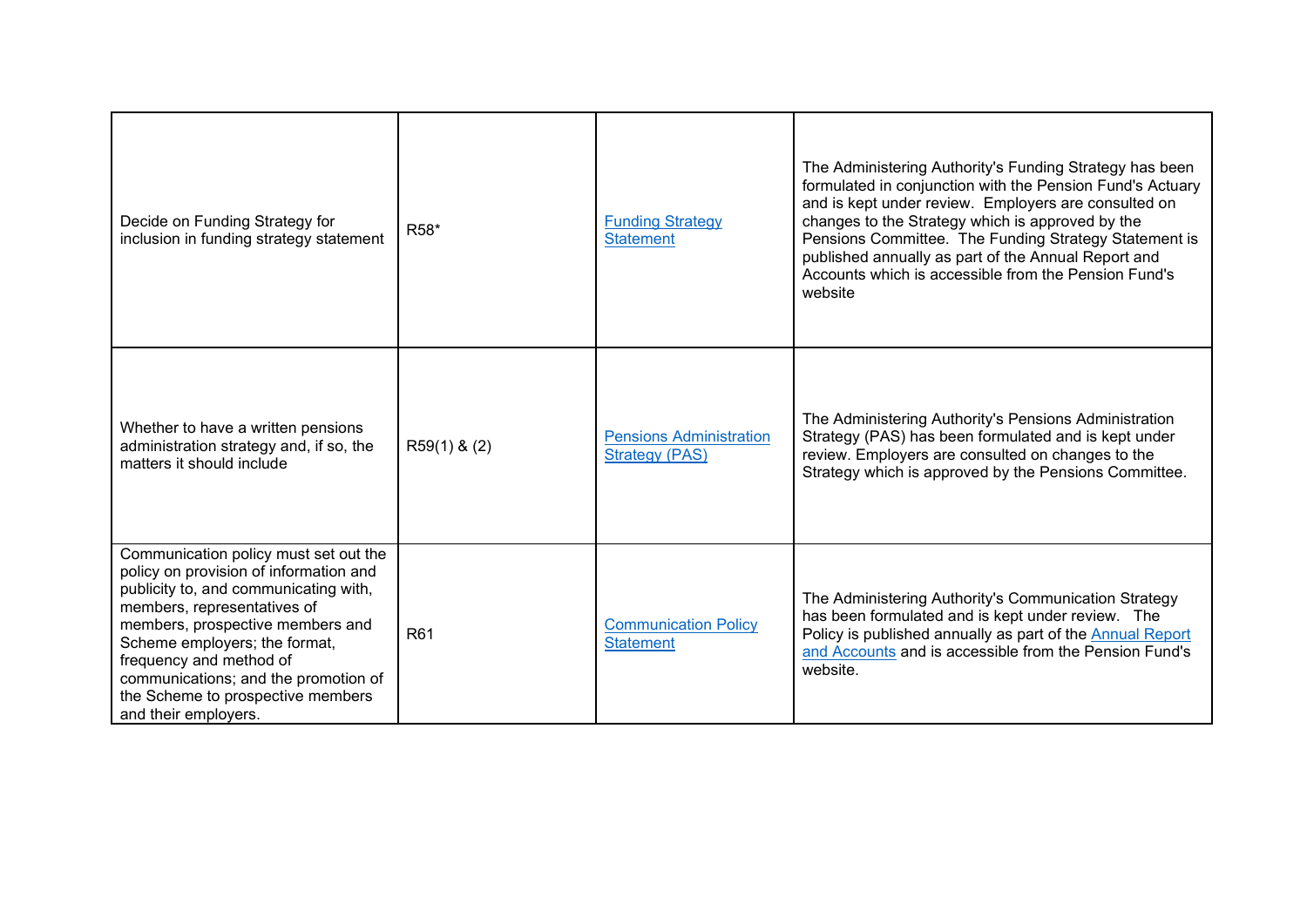| Decide frequency of payments to be<br>made over to Fund by employers and<br>whether to make an admin charge.                           | R69(1), L81(1), L12(5) | <b>Pensions Administration</b><br><b>Strategy (PAS)</b> | Contributions must be paid on a monthly basis at the rates<br>set by the Pension Fund's actuary. Payments must be<br>received no later than the 19th calendar day of the month<br>following the month of deduction in accordance with Local<br>Government Pension Scheme Regulations and the<br>Pensions Administration Strategy, unless otherwise<br>agreed by the Administering Authority. |
|----------------------------------------------------------------------------------------------------------------------------------------|------------------------|---------------------------------------------------------|----------------------------------------------------------------------------------------------------------------------------------------------------------------------------------------------------------------------------------------------------------------------------------------------------------------------------------------------------------------------------------------------|
| Decide form and frequency of<br>information to accompany payments to<br>the Fund                                                       | R69(4), L81(5)         | <b>Pensions Administration</b><br><b>Strategy (PAS)</b> | Each payment to the Pension Fund must be accompanied<br>with a schedule, in the format and submitted by the<br>method prescribed by the Administering Authority and in<br>accordance with the Pensions Administration Strategy.                                                                                                                                                              |
| Whether to issue employer with notice<br>to recover additional costs incurred as<br>a result of the employer's level of<br>performance | R70, TP 22(2)          | <b>Pensions Administration</b><br><b>Strategy (PAS)</b> | Charges and penalties will apply to scheme employers for<br>poor performance against the Employer performance<br>targets set out in the Pensions Administration Strategy for<br>management and administration of the LGPS.                                                                                                                                                                   |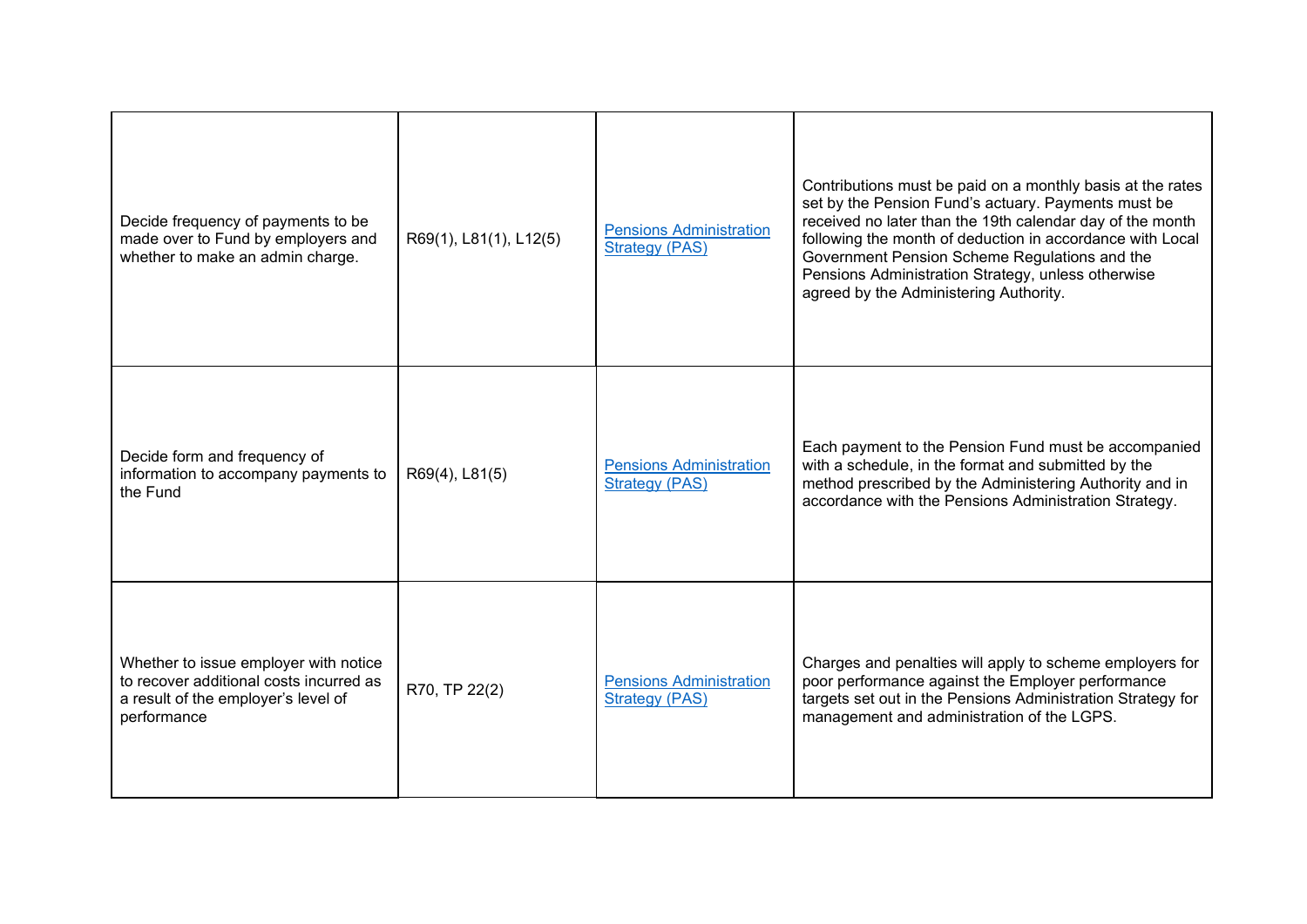| Whether to charge interest on<br>payments by employers which are<br>overdue                                                                                                    | R71, L82(1)                  | <b>Pensions Administration</b><br><b>Strategy (PAS)</b> | Interest on contributions paid more than 1 month after the<br>due date will be charged in accordance with the Pensions<br>Administration Strategy. Interest is charged in<br>accordance with regulation 44 which states that interest<br>should be charged at Bank of England Base Rate plus<br>one percent. The Pensions Administration Strategy is<br>accessible from the Pension fund's web page |
|--------------------------------------------------------------------------------------------------------------------------------------------------------------------------------|------------------------------|---------------------------------------------------------|-----------------------------------------------------------------------------------------------------------------------------------------------------------------------------------------------------------------------------------------------------------------------------------------------------------------------------------------------------------------------------------------------------|
| Decide procedure to be followed by<br>admin authority when exercising its<br>stage two IDRP functions and decide<br>the manner in which those functions<br>are to be exercised | TP23 & R76(4)                | <b>Internal Disputes</b><br><b>Resolution Procedure</b> | The Administering Authority has set out its procedures in<br>the Internal Disputes Resolution Procedure which is<br>accessible from the LPPA's website                                                                                                                                                                                                                                              |
| Whether admin. authority should<br>appeal against employer decision (or<br>lack of a decision)                                                                                 | R79(2), TP23                 |                                                         | The Administering Authority will consider any cases on an<br>individual basis and, where necessary, an appeal will be<br>made when it is believed that action or inaction by an<br>employer is incorrect under law and is material.                                                                                                                                                                 |
| Specify information to be supplied by<br>employers to enable admin. authority<br>to discharge its functions                                                                    | TP23, R80(1)(b) &<br>TP22(1) | <b>Pensions Administration</b><br><b>Strategy (PAS)</b> | The Administering Authority has set out employing body<br>responsibilities in the Pensions Administration Strategy,<br>LGPS Technical website, other policies and the LPPA.<br>These will be supplemented by bulletins and targeted<br>information and guidance on specific administrative<br>processes.<br><b>LGPS Regs website</b><br><b>LPPA's website</b>                                       |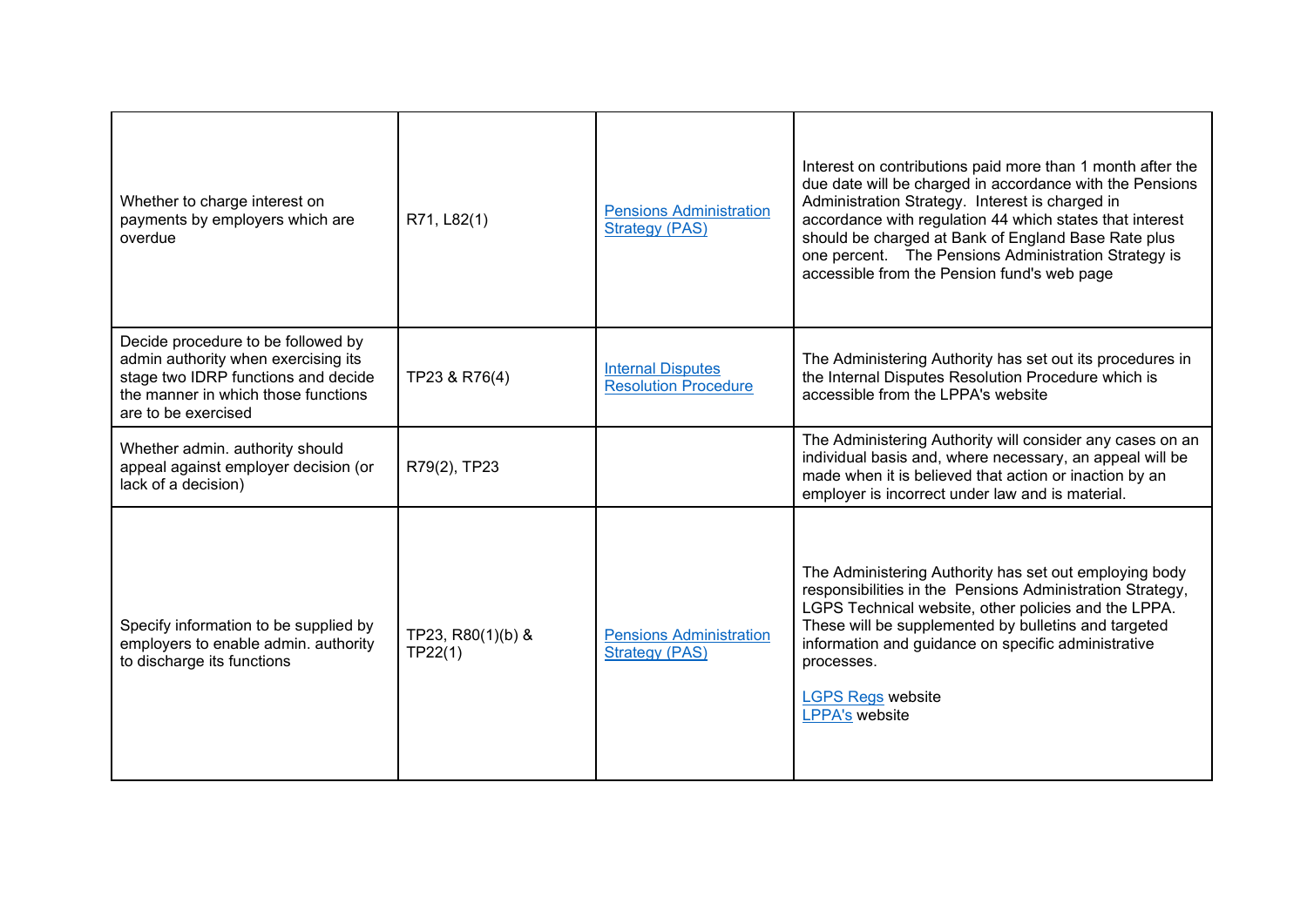| Agree to bulk transfer payment                                                                                                                                                                     | R98(1)(b)                                                                    | The Administering Authority will consider bulk transfer<br>payments where appropriate based on advice obtained<br>from the Pension Fund's Actuary, in agreement with :(i)<br>the administering authority, (ii) the Scheme employer (if<br>different), and (iii) the trustees or managers of the new<br>scheme |
|----------------------------------------------------------------------------------------------------------------------------------------------------------------------------------------------------|------------------------------------------------------------------------------|---------------------------------------------------------------------------------------------------------------------------------------------------------------------------------------------------------------------------------------------------------------------------------------------------------------|
| Extend normal time limit for<br>acceptance of a transfer value beyond<br>12 months from joining the LGPS                                                                                           | R100(6)                                                                      | The Administering Authority will consider each case on its<br>merits with regard to the facts of the particular case and in<br>conjunction with the Employing Body of the member<br>requesting the transfer.                                                                                                  |
| Allow transfer of pension rights into the<br>Fund                                                                                                                                                  | R100(7)                                                                      | The Fund will accept transfer values from other pension<br>arrangements.                                                                                                                                                                                                                                      |
| Where member to whom B10 applies<br>(use of average of 3 years pay for final<br>pay purposes) dies before making an<br>election, whether to make that election<br>on behalf of the deceased member | TP3(6), TP4(6)(c),<br>TP8(4), TP10(2)(a),<br>TP17(2)(b) & TSch 1 &<br>L23(9) | Where it appears to the Fund that if the member had<br>made such an election, it would have been beneficial in<br>the calculation of death benefits, then the Fund will make<br>the election on behalf of the deceased member.                                                                                |
| Decide to treat child (who has not<br>reached the age of 23) as being in<br>continuous full-time education or<br>vocational training despite a break.                                              | RSch 1 & TP17(9)(a)                                                          | Consideration needs to be given to each case to identify<br>whether the break is fundamental to the overall<br>qualification, or whether it was a true break. The spirit of<br>the regulation is to permit reinstatement of the pension<br>where the break was part of the overall qualification plan.        |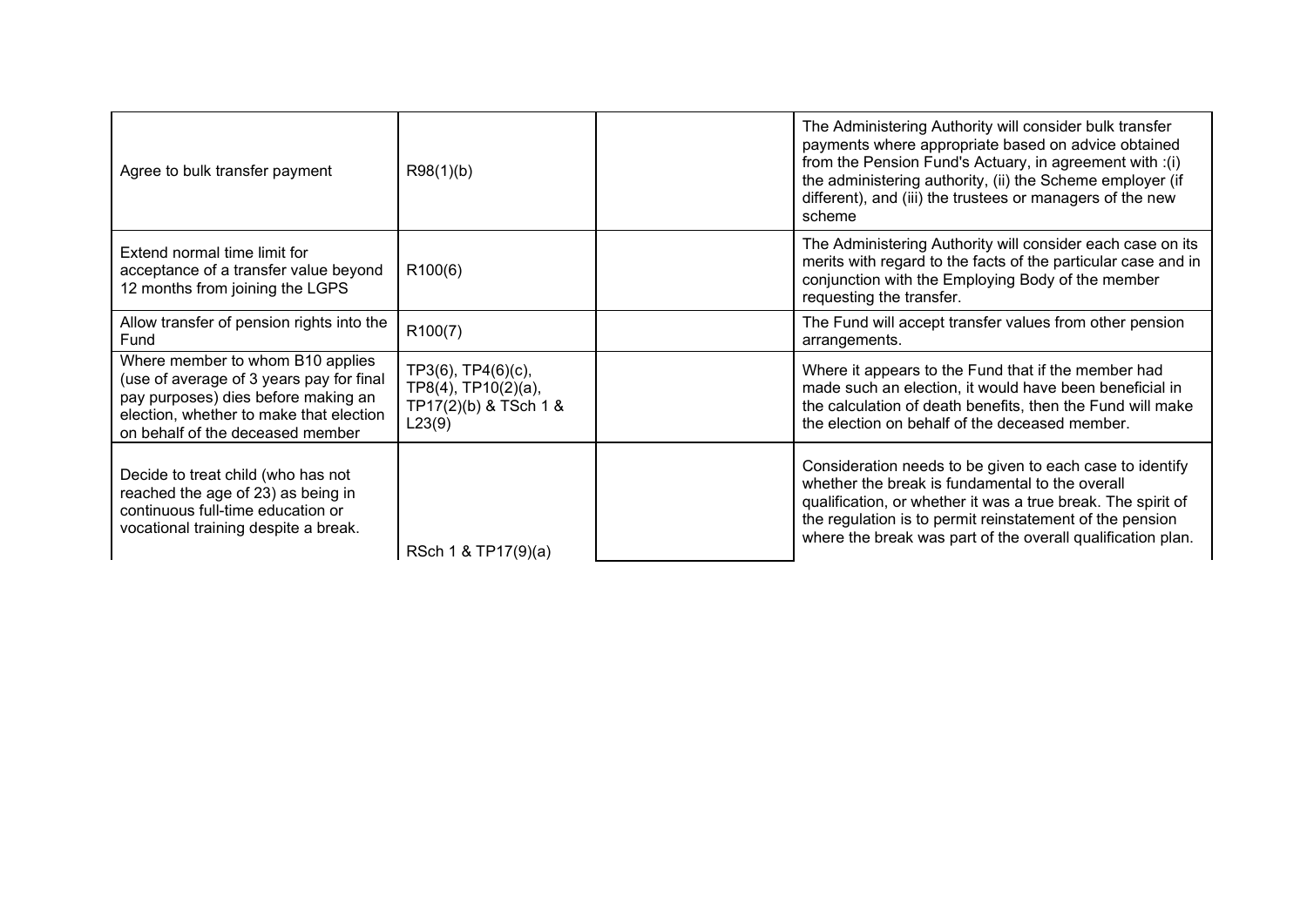| Decide evidence required to determine<br>financial dependence of cohabiting<br>partner on scheme member or<br>financial interdependence of cohabiting<br>partner and scheme member | RSch 1 & TP17(9)(b)             |                         | At the point that any benefits become payable, the<br>Administering Authority will require documentary evidence<br>to provide proof of cohabiting for a continuous period of at<br>least 2 years immediately prior to the member's death.<br>The required conditions are:<br>• both the member and their co-habiting partner were free<br>to marry each other or to enter into a civil partnership with<br>each other, and<br>• the member and their co-habiting partner have been<br>living together as if they were husband and wife, or civil<br>partners, and<br>• neither the member or their co-habiting partner have<br>been living with someone else as if they were husband<br>and wife or civil partners, and<br>• either the co-habiting partner is financially dependent on<br>the member or they are financially interdependent on each<br>other. |
|------------------------------------------------------------------------------------------------------------------------------------------------------------------------------------|---------------------------------|-------------------------|----------------------------------------------------------------------------------------------------------------------------------------------------------------------------------------------------------------------------------------------------------------------------------------------------------------------------------------------------------------------------------------------------------------------------------------------------------------------------------------------------------------------------------------------------------------------------------------------------------------------------------------------------------------------------------------------------------------------------------------------------------------------------------------------------------------------------------------------------------------|
| Decide policy on abatement of pre 1<br>April 2014 element of pensions in<br>payment following re-employment                                                                        | TP3(13) & A70(1) &<br>A71(4)(c) | <b>Abatement Policy</b> | See Abatement Policy                                                                                                                                                                                                                                                                                                                                                                                                                                                                                                                                                                                                                                                                                                                                                                                                                                           |
| Extend time period for capitalisation of<br>added years contract where the<br>member leaves his employment by<br>reason of redundancy.                                             | TP15(1)(c) & TSch1 &<br>L83(5)  |                         | The Administering Authority will consider each case on its<br>merits having regard to the facts of the particular case. In<br>general, the option period shall be three months from the<br>date that the member has been notified of the costs of the<br>added years contract.                                                                                                                                                                                                                                                                                                                                                                                                                                                                                                                                                                                 |
| Decide whether to delegate any<br>administering authority functions under<br>the Regulations                                                                                       | R105(2)                         |                         | The Local Pensions Partnership Administration administer<br>the Hertfordshire County Pension Fund on behalf of the<br>administering authority, Hertfordshire County Council.<br>Specific delegation to the Local Pensions Partnership<br>Administration on discretionary policy areas are, where<br>appropriate, set out elsewhere in this document.                                                                                                                                                                                                                                                                                                                                                                                                                                                                                                           |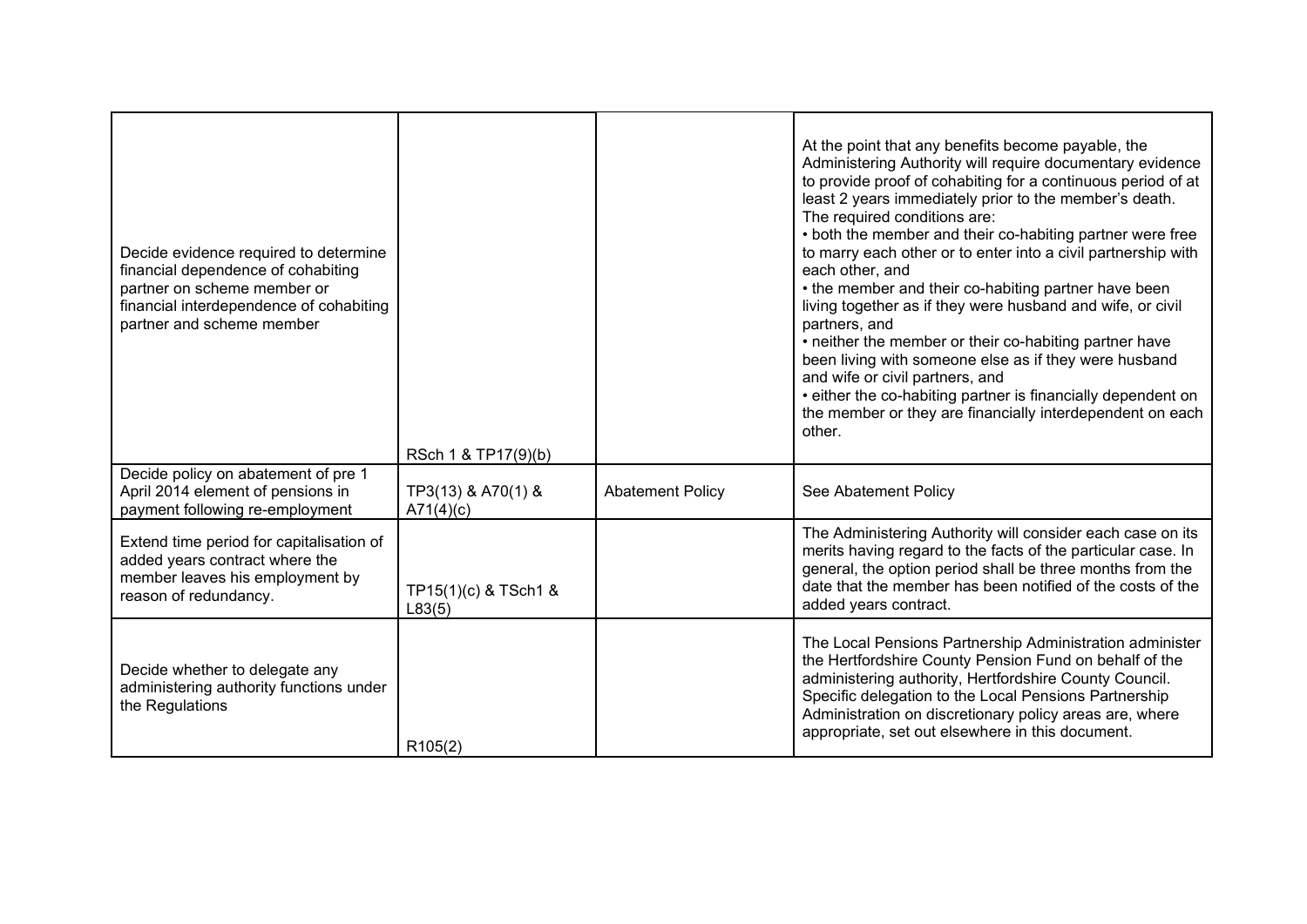| Decide whether to establish a joint<br>local pension board (if approval has<br>been granted by the Secretary of<br>State). | R106(3)        |                                                   | The Hertfordshire Pension Fund have established a Local<br>Pension Board representing the Hertfordshire Pension<br>Fund only                                                                                                                                                                                                                                                                 |
|----------------------------------------------------------------------------------------------------------------------------|----------------|---------------------------------------------------|----------------------------------------------------------------------------------------------------------------------------------------------------------------------------------------------------------------------------------------------------------------------------------------------------------------------------------------------------------------------------------------------|
| Decide appointment procedures, terms<br>of appointment and membership of<br>local pension board.                           | R107(1)        | <b>Local Pension Board</b><br><b>Constitution</b> | The constitution of the Hertfordshire Local Pension Board<br>can be found on the Hertfordshire website                                                                                                                                                                                                                                                                                       |
| Outstanding employee contributions<br>can be recovered as a simple debt or<br>by deduction from benefits                   | A45(3), L89(3) |                                                   | The Administering Authority will consider each case on its<br>merits having regard to the facts of the particular case. In<br>general, the Administering Authority will liaise with the<br>employee to determine an appropriate means to recover<br>pension contributions.                                                                                                                   |
| Apportionment of children's pension<br>amongst eligible children                                                           | 47(1), SG11(1) |                                                   | The Administering Authority has determined that pension<br>benefits will be divided equally between eligible children<br>and, in the event that a child is no longer eligible, then the<br>pension for the remaining children will be recalculated.                                                                                                                                          |
| Timing of pension increase payments<br>by employers to fund (pre 1.4.08.<br>leavers)                                       | 91(6)          |                                                   | Pensions increase is now a funded payment however<br>some historical payments of pensions increase are still<br>recharged. The normal position is for monthly payments to<br>be made, however there are exceptional cases where the<br>Fund allows for payments to be made either quarterly or<br>annually.                                                                                  |
| Whether to pay spouse's pensions for<br>life (rather than ceasing during any<br>period of remarriage or co-habitation).    | SF7            |                                                   | The Fund will continue to pay spouses benefits that are in<br>payment for life, rather than cease the benefits should the<br>spouse subsequently remarry or co-habit.<br>Any spouse's benefits that have been suspended under<br>the regulations that existed prior to the introduction of this<br>regulation, will be reinstated upon the cessation of the re-<br>marriage or co-habitation |